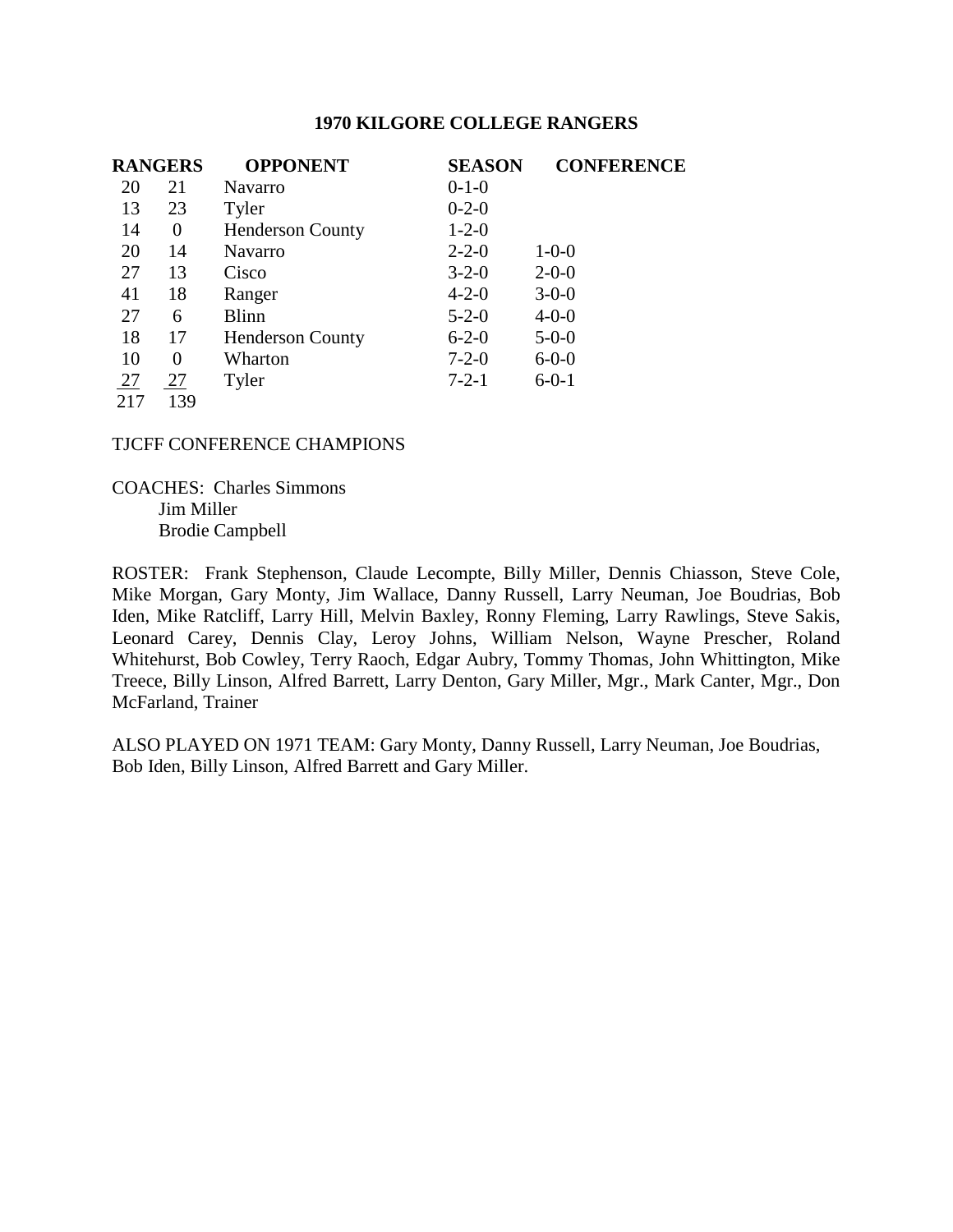| <b>RANGER</b>  |    | <b>OPPONENT</b>         | <b>SEASON</b> | <b>CONFERENCE</b> |
|----------------|----|-------------------------|---------------|-------------------|
| 0              | 0  | <b>Navarro</b>          | $0 - 0 - 1$   |                   |
| 21             | 7  | Tyler                   | $1 - 0 - 1$   |                   |
| 20             | 13 | <b>Henderson County</b> | $2 - 0 - 1$   |                   |
| 21             | 7  | <b>Navarro</b>          | $3-0-1$       | $1-0$             |
| 50             | 3  | Cisco                   | $4 - 0 - 1$   | $2 - 0$           |
| 44             | 7  | Ranger                  | $5-0-1$       | $3-0$             |
| 14             | 3  | <b>Blinn</b>            | $6 - 0 - 1$   | $4 - 0$           |
| 14             | 7  | <b>Henderson County</b> | $7-0-1$       | $5-0$             |
| 28             | 14 | Wharton                 | $8 - 0 - 1$   | $6-0$             |
| $\overline{2}$ | 12 | Tyler                   | $8 - 1 - 1$   | $6 - 1$           |
|                | 24 | Phoenix AZ              | $8 - 2 - 1$   |                   |
| 214            | 97 |                         |               |                   |

COACHES: Charles Simmons Jim Miller Brodie Campbell

ROSTER: Danny Burrows, Bill Williams, Cornell Reese, Anthony Fox, David Whatley, Jim Boswell, Mickey Colquitt, Billy Linson, Hughes Stanley, Fred Williams, Alfred Barrett, Bob Weldon, Donald Dunlap, Larry Langham, Joe Boudrias, Willie Nelson, Phillip Dukes, John Brown, Larry Neumann, Mark Shuttlesworth, Gary Monty, Melvin Baxley, Danny Russell, David Brown, Ronald Dunlap, Larry Denton, Sammy Mason, Terry Champagne, Gary Whale, Bob Iden, Ray Mosley, Harold Krannig, Danny Teate, Marvin Dial, Ernie Segoria, Larry Barrett, Mgr., Gary Miller, Mgr., Tommy Rawlinson, Trainer

ALSO PLAYED ON 1972 TEAM: Danny Burrows, Cornell Reese, David Whatley, Jim Boswell, Donald Dunlap, Larry Langham, John Brown, Terry Champagne, Ray Mosley, and Tommy Rawlinson.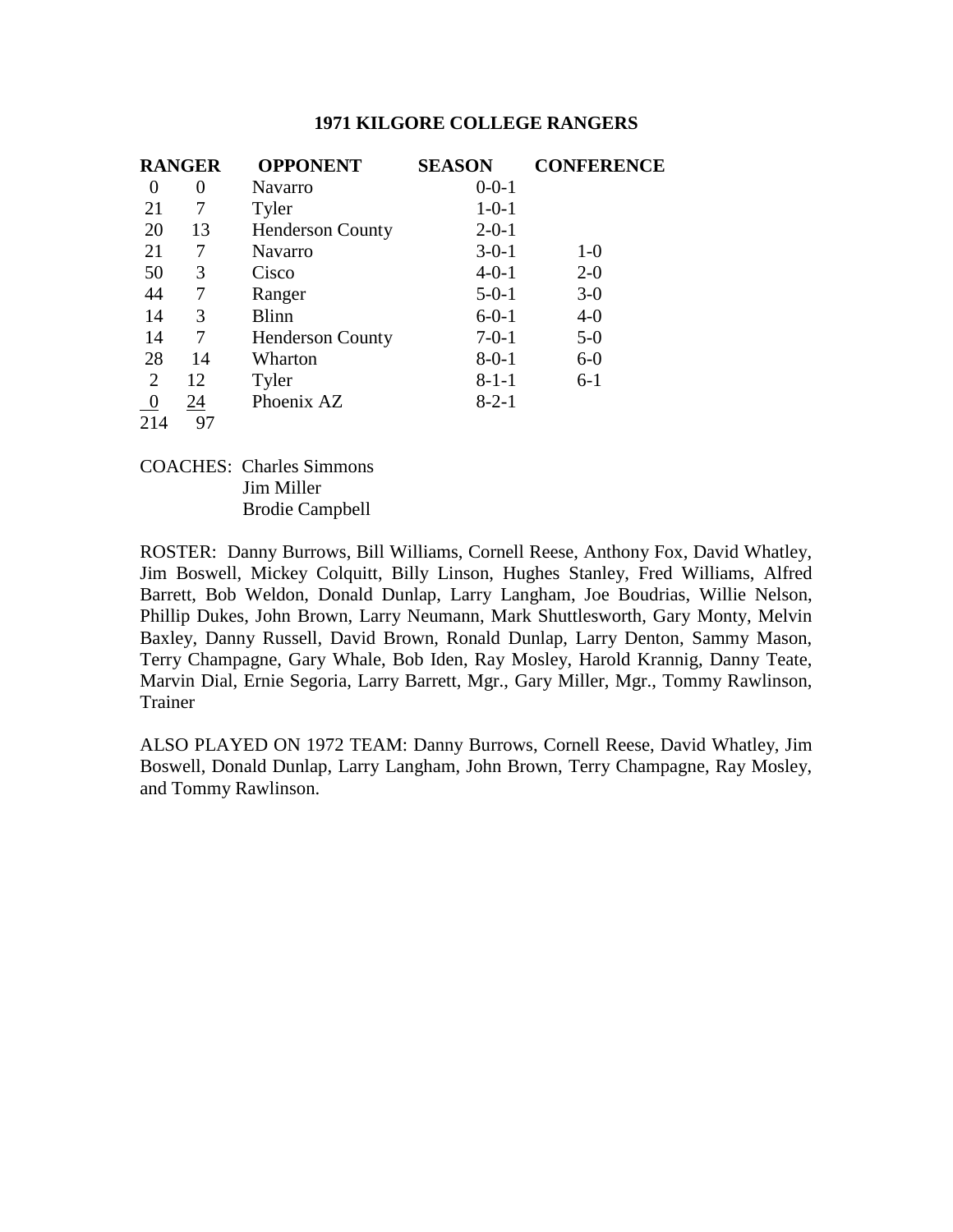| <b>RANGER</b> |          | <b>OPPONENT</b>         | <b>SEASON</b> | <b>CONFERENCE</b> |
|---------------|----------|-------------------------|---------------|-------------------|
| 23            | 10       | <b>Navarro</b>          | $1-0$         |                   |
| 14            | 24       | Tyler                   | $1 - 1$       |                   |
| 13            | $\Omega$ | <b>Henderson County</b> | $2 - 1$       |                   |
| 0             | 33       | <b>Navarro</b>          | $2 - 2$       | $0 - 1$           |
| 20            | 8        | Cisco                   | $3-2$         | $1 - 1$           |
| 16            | 3        | Ranger                  | $4 - 2$       | $2 - 1$           |
| 14            | 20       | <b>Blinn</b>            | $4 - 3$       | $2 - 2$           |
| 33            | 6        | <b>Henderson County</b> | $5 - 3$       | $3 - 2$           |
| 17            | 6        | Wharton                 | $6 - 3$       | $4 - 2$           |
|               | 12       | Tyler                   | $6 - 4$       | $4 - 3$           |
| 157           |          |                         |               |                   |

COACHES: Charles Simmons Jim Miller Brodie Campbell

ROSTER: Gary Atchley, Grad Barker, Vic Dalrymple, Gary Whale, Harold Krannig, Claude Barnes, Ray Mosley, Norman Abshere, Sammie Mason, Ralph Collins, Mike Berry, Bobby Matkin, Dale Jones, Terry Champagne, Bob Weldon, Gary DeLoach, Alan Brown, John Brown, Donald Dunlap, Scott Barton, Mike Dillow, Gary Robinson, Buddy Hawkins, Larry Langham, E. C. Blount, Cornell Reese, David Whatley, Jim Boswell, Chris Breuleux, Danny Burrows, Al Goforth, Mgr., Bob Sartain, Mgr., Tommy Rawlinson, Trainer

ALSO PLAYED ON 1973 TEAM: Norman Abshere, Gary DeLoach, Buddy Hawkins, E.C. Blunt, Chris Breuleux and Al Goforth.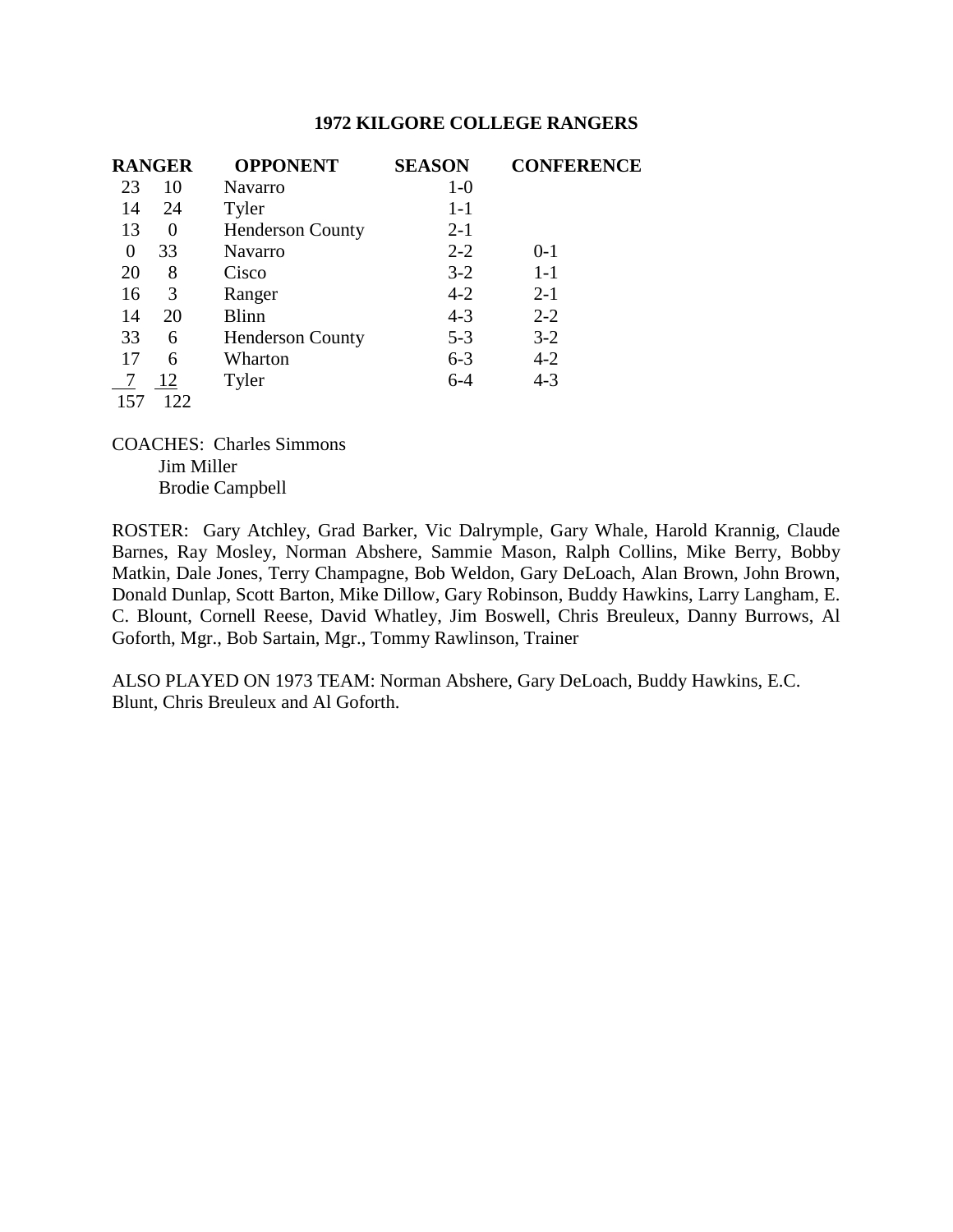| <b>RANGERS</b> | <b>OPPONENT</b>         | <b>SEASON</b>      | <b>CONFERENCE</b> |
|----------------|-------------------------|--------------------|-------------------|
| 28<br>14       | Navarro                 | $0 - 1$            |                   |
| 21<br>7        | Tyler                   | $1 - 1$            |                   |
| 41<br>$\theta$ | <b>Henderson County</b> | $1 - 2$            |                   |
| 14<br>$\theta$ | Navarro                 | $1 - 3$<br>$0 - 1$ |                   |
| 8<br>17        | Cisco                   | $0 - 2$<br>$1 - 4$ |                   |
| 11<br>6        | Ranger                  | $1-2$<br>$2 - 4$   |                   |
| 8<br>10        | <b>Blinn</b>            | $2 - 2$<br>$3-4$   |                   |
| 13<br>24       | <b>Henderson County</b> | $3 - 5$<br>$2 - 3$ |                   |
| 20<br>21       | Wharton                 | $4 - 5$<br>$3 - 3$ |                   |
| 20             | Tyler                   | $3-4$<br>$4-6$     |                   |
| 185<br>98      |                         |                    |                   |

COACHES: Charles Simmons Jim Miller Allen Wilkenfeld

ROSTER: Bobby Martin, Mike Kranz, Ronald Gabriel, Rickey Ellis, Steve Sutton, Dennis Tepera, Larry Harkless, Don Sims, Don Sciba, Steve Adams, John Gorcyca, Claude Barnes, Marcell Richard, Norman Abshere, Gary Robinson, Gary DeLoach, Buddy Hawkins, Melvin Walker, Randy Fieber, Mike Jowell, Ronnie Johnson, Clifton Sullivan, David Fisher, Booker Bowie, Robert Vinson, Oscar Calvillo, Pete Breuleux, Chris Breuleux, Victor Moore, Charles Wampler, David Flessner, George Allen, E. C. Blount, Eddie Temple, Mgr., Al Goforth, Mgr., Bob Sartain, Mgr., Eddie Bates, Trainer

ALSO PLAYED ON 1974 TEAM: Ronald Gabriel, Dennis Tepera, Don Sims, Steve Adams, John Gorcyca, Marcell Richard, Clifton Sullivan, David Fisher, Booker Bowie, Robert Vinson, Pete Breuleux, Victor Moore, David Flessner, George Allen, Eddie Temple.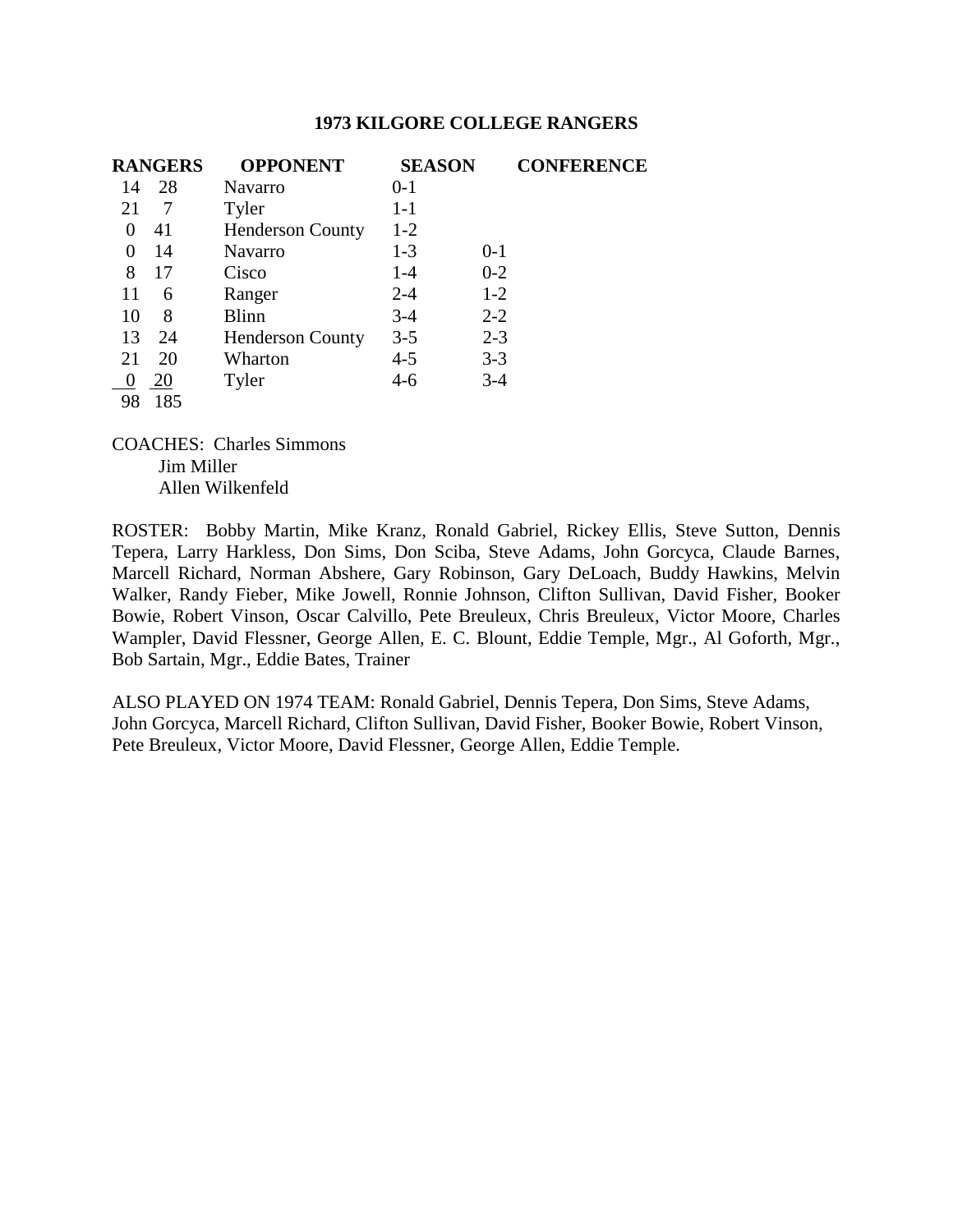| <b>RANGER</b>  | <b>OPPONENT</b>         | <b>SEASON</b> | <b>CONFERENCE</b> |
|----------------|-------------------------|---------------|-------------------|
| 13<br>$\theta$ | <b>Navarro</b>          | $1-0$         |                   |
| 13<br>9        | Tyler                   | $2 - 0$       |                   |
| 10<br>10       | <b>Henderson County</b> | $2 - 0 - 1$   |                   |
| 13<br>10       | <b>Navarro</b>          | $2 - 1 - 1$   | $0 - 1$           |
| 56<br>$\theta$ | Cisco                   | $3 - 1 - 1$   | $1-1$             |
| 10<br>$\Omega$ | Ranger                  | $4 - 1 - 1$   | $2 - 1$           |
| 17<br>$\Omega$ | <b>Blinn</b>            | $5 - 1 - 1$   | $3-1$             |
| 7 21           | <b>Henderson County</b> | $5 - 2 - 1$   | $3-2$             |
| 10             | Wharton                 | $6 - 2 - 1$   | $4 - 2$           |
| 19<br>34       | Tyler                   | $6 - 3 - 1$   | $4 - 3$           |
| 165<br>94      |                         |               |                   |

COACHES: Charles Simmons Jim Miller Allen Wilkenfeld

ROSTER: Fred Thurman, Calvin Timmons, Gary Blair, Ronald Gabriel, Larry Harkless, Leon Jones, Don Sims, Stacy Standridge, Clifton Sullivan, David Fisher, Booker Bowie, Clyde Barnes, John Gorcyca, Steve Adams, Danny Gresham, Dennis Tepera, Lester Belrose, Cornelious Smith, Marcell Richard, John Covington, George Allen, Jim Dunaway, Kipper Dorsey, Robert Vinson, Mike Webb, Guy Yeary, Steve Hollywood, Raymond Johnson, Dennis King, Jeff Reding, Victor Moore, David Flessner, Pete Breuleux, William Irish, Mgr.; Eddie Temple, Mgr.; Greg Payne, Trainer

ALSO PLAYED ON 1975 TEAM: Fred Thurman, Gary Blair, Stacy Standridge, Lester Belrose, Cornelious Smith, John Covington, Jim Dunaway, Kipper Dorsey, Mike Webb, Jeff Reding, William Irish and Geg Payne.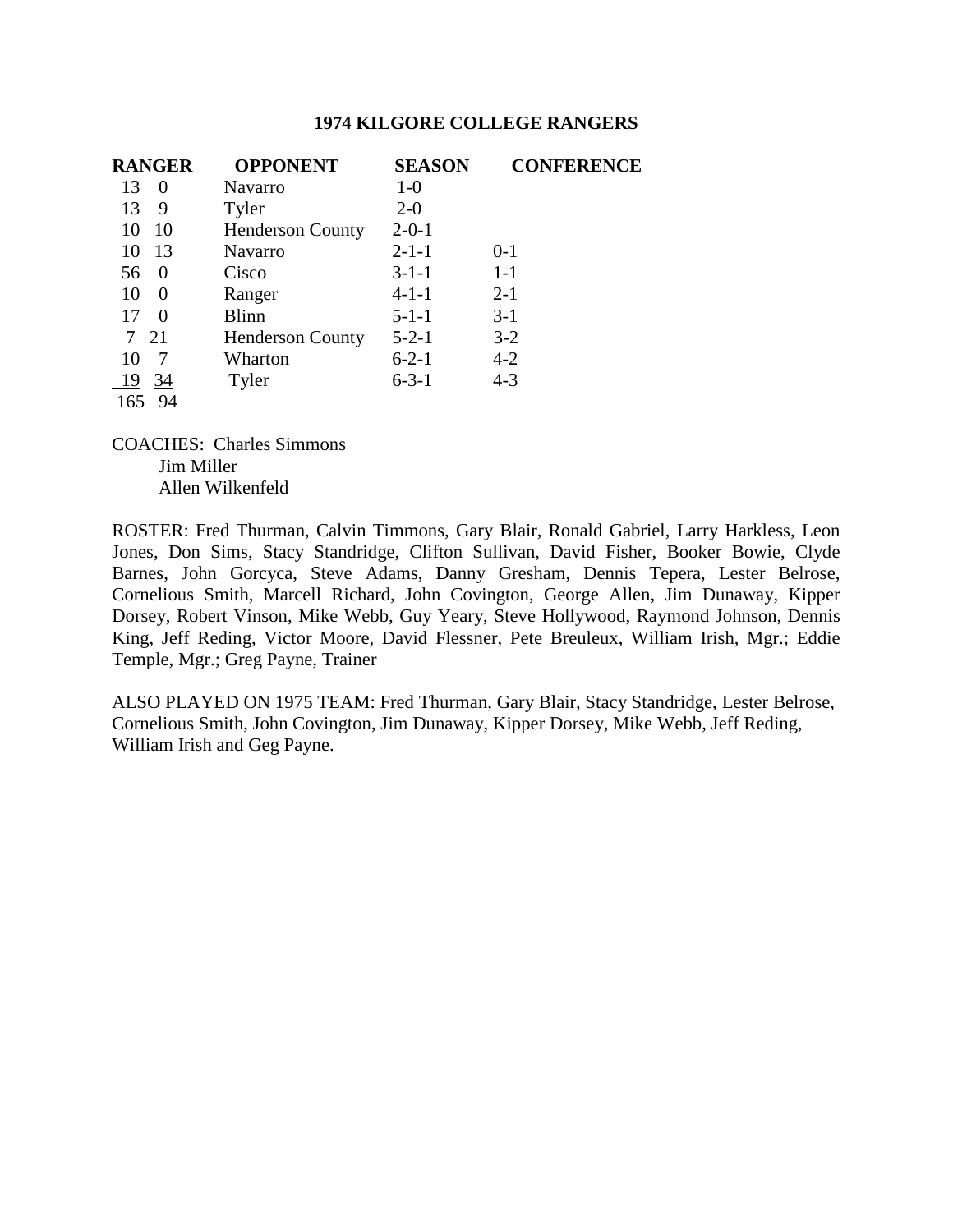|     | <b>RANGERS</b> | <b>OPPONENT</b>         | <b>SEASON</b> |         | <b>CONFERENCE</b> |
|-----|----------------|-------------------------|---------------|---------|-------------------|
| 6   | 9              | Wharton                 | $0 - 1$       |         |                   |
| 10  | 6              | <b>Navarro</b>          | $1 - 1$       |         |                   |
| 20  | 12             | <b>Henderson County</b> | $2 - 1$       |         |                   |
| 19  | 20             | Blinn                   | $2 - 2$       |         |                   |
| 17  | 14             | Tyler                   | $3-2$         |         |                   |
| 10  | $\theta$       | <b>Navarro</b>          | $4 - 2$       | $1-0$   |                   |
| 26  | $\theta$       | Ranger                  | $5 - 2$       | $2 - 0$ |                   |
| 26  | 14             | <b>Blinn</b>            | $6 - 2$       | $3-0$   |                   |
| 21  | 26             | <b>Henderson County</b> | $6 - 3$       | $3-1$   |                   |
| 20  | 13             | Tyler                   | $7 - 3$       | $4-1$   |                   |
| 17  | 14             | Wharton                 | $8-3$         | $5 - 1$ |                   |
| 192 | 128            |                         |               |         |                   |

COACHES: Charles Simmons Jim Miller Marion Turner John Rossum

ROSTER: Albert Newhouse, Steve Robertson, Mike Schutz, Leon Jones, Gary Blair, Charlie Tate, Fred Thurmond, Arthur Tatum, Dennis Macik, Jim Dunaway, Kipper Dorsey, Gregg McNeil, Jeff George, Bobby Wiggins, Tim McCown, Eddie Baca, Stacy Standridge, Robert Whittle, Lloyd Langston, Darrell Williams, Charles Gaggens, Cornelious Smith, John Covington, Randy Kleine, Terry Tolbert, Mike Webb, Wayne Sullivan, Larry Wright, Lester Belrose, Jeff Reding, Raymond Johnson, Dicky Rogers, Hughes Stanley, Mike Rodriguez, Mgr.; William Irish, Mgr.; Gregg Payne, Trainer

ALSO PLAYED ON 1976 TEAM: Albert Newhouse, Charlie Tate, Arthur Tatum, Dennis Macik, Bobby Wiggins, Tim McCown, Eddie Baca, Robert Little, Lloyd Langston, Darrell Williams, Larry Wright, Steve Robertson and Mike Rodriguez.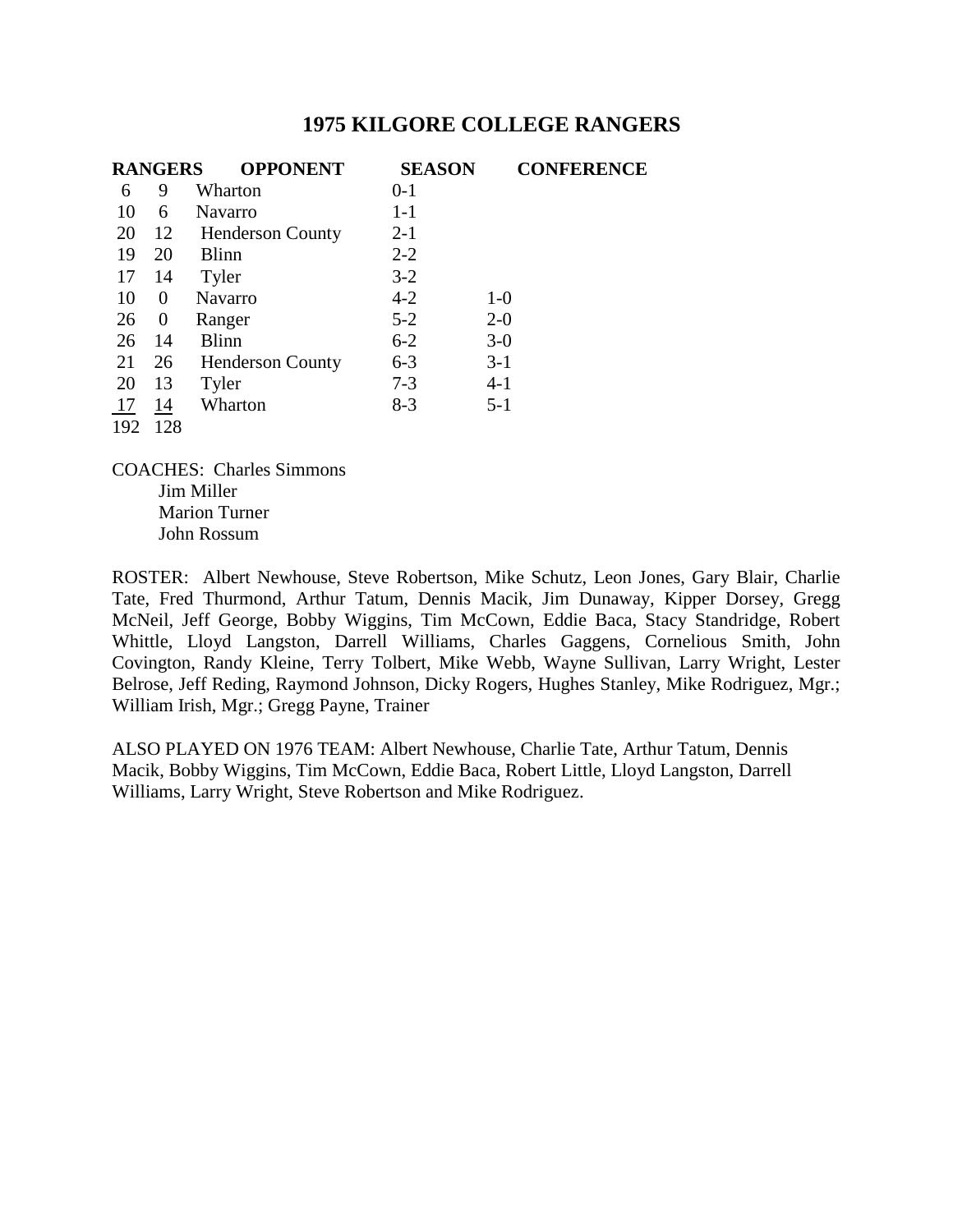| <b>RANGERS</b> |          | <b>OPPONENT</b>         | <b>SEASON</b> | <b>CONFERENCE</b> |
|----------------|----------|-------------------------|---------------|-------------------|
| 20             | $\theta$ | Wharton                 | $1-0$         | $1-0$             |
|                | 30       | Navarro                 | $1-1$         | $1 - 1$           |
| 16             | 17       | <b>Henderson County</b> | $1-2$         | $1-2$             |
| 19             | 7        | Blinn                   | $2 - 2$       | $2 - 2$           |
| 13             | 32       | <b>Navarro</b>          | $2 - 4$       | $2 - 4$           |
| 18             | 19       | <b>Henderson County</b> | $2 - 5$       | $2 - 5$           |
| $\theta$       | 13       | Wharton                 | $2 - 6$       | $2 - 6$           |
| 15             | 21       | Blinn                   | $2 - 7$       | $2 - 7$           |
|                | 17       | Tyler                   | $2 - 8$       | $2 - 8$           |
| 115            | 179      |                         |               |                   |

COACHES: Jim Miller Marion Turner Jim Prewit

ROSTER: James Elder, Johnny Fuller, Donnie Gill, Steve Robertson, Eddie Baca, Charlie Tate, Lee Rerrell, Randy Ferrell, Jimmy Hormon, Bob Laird, Bobby Penny, Bobby Wiggins, Robert Whittle, Dean Doty, Danny White, Scott Henderson, Dennis Macik, Russell Ash, Alton Gray, Charlie Gaggens, Darrell Williams, Lonnie Davis, Albert Newhouse, Jeff George, Randy Klein, Terry Torbet, Arthur Tatum, Mike Menefee, Mark Ehlers, Michael Taylor, Larry Wright, Ricky Brown, Scott Summers, Jimmy Berger, Lloyd Langston, Tim McCown, Lynn Ponder, Mgr.; Elvis Perry, Mgr.; Kelly Murphy, Mgr.; Mike Rodriguez, Trainer

ALSO ON 1977 TEAM: Randy Ferrell, Bob Laid, Bobby Penny, Dean Doty, Russell Ash, Alton Gray, Mike Menefee, Mark Ehlers, Rick Brown.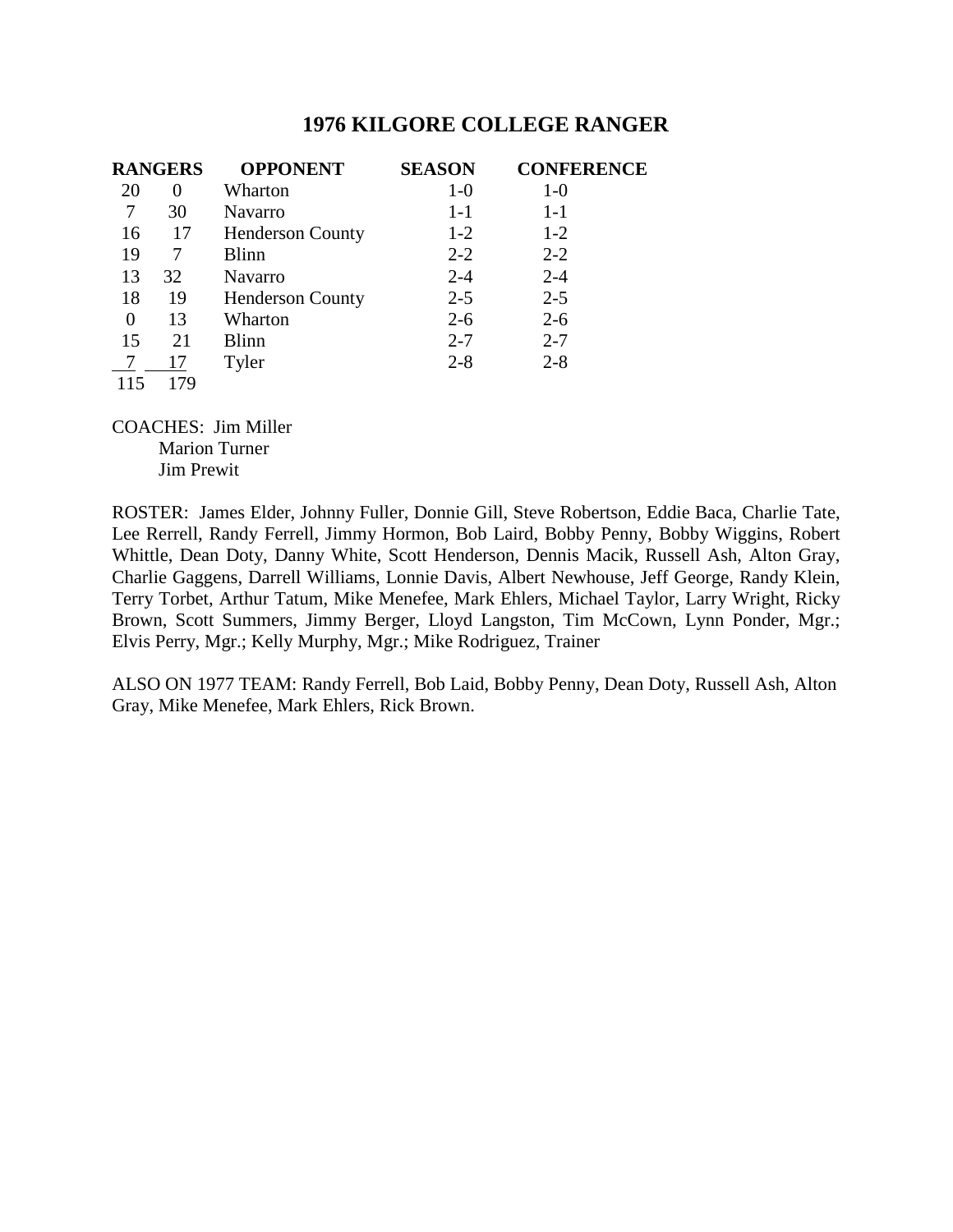|     | <b>RANGERS</b> | <b>OPPONENT</b>         | <b>SEASON</b> | <b>CONFERENCE</b> |
|-----|----------------|-------------------------|---------------|-------------------|
|     | 6              | Wharton                 | $1-0$         | $1-0$             |
| 3   | 6              | Navarro                 | $1 - 1$       | $1-1$             |
| 27  | 7              | <b>Henderson County</b> | $2 - 1$       | $2 - 1$           |
| 22  | 20             | Blinn                   | $3-1$         | $3-1$             |
| 13  | 9              | Tyler                   | $4-1$         | $4 - 1$           |
| 10  | 14             | <b>Navarro</b>          | $4 - 2$       | $4 - 2$           |
| 23  | 15             | <b>Henderson County</b> | $5 - 2$       | $5 - 2$           |
| 35  | 6              | Wharton                 | $6 - 2$       | $6 - 2$           |
| 29  | 26             | <b>Blinn</b>            | $7 - 2$       | $7 - 2$           |
| 20  |                | Tyler                   | $8-2$         | $8-2$             |
| 189 | 116            |                         |               |                   |

COACHES: Jim Miller Marion Turner Jim Prewit

ROSTER: Brian McFarlin, Ricky Hardin, Rick Mauldin, David Scott, Gary Hinton, Michael Wright, Randy Ferrel, Don Stricklan, Mike Menefee, Jesse Mathews, Lonnie Davis, Roger Adams, Kenneth Session, Ricky Brown, Andy Golden, Dean Doty, Bob Laird, David York, Mark Ehlers, Alton Gray, Marshall Watson, Roger Cannon, Charles Champine, Steve Jorasek, Bobby Penny, Ricky Lopez, Brady Brown, Billy Barnett, Russell Ash, Ike Griffin, Ronnie Wilson, Danny Smith, Dave Ryan, Lynn Ponder, Mgr.; Danny Malone, Mgr.; Mike Rodriguez, Trainer; Ken Gabrysch, Trainer

ALSO PLAYED ON 1978 TEAM: Brian McFarlin, Ricky Hardin, David Scott, Gary Hinton, Michael Wright, Roger Adams, Kenneth Session, Andy Golden, David York, Roger Cannon, Charles Champine, Ricky Lopez, Billy Brnett, Ike Griffin, Ronnie Wilson, Dave Ryan, Mike Rodriguez and Ken Gabrysch.

TJCFC Co-Champions

All-Conference – Bob Laird, Roger Adams, Mike Menefee, Lonnie Davis, Mark Ekhers, Ronnie Wilson and David Scott.

All-American – Bob Laird

Coach of Year – Jim Miller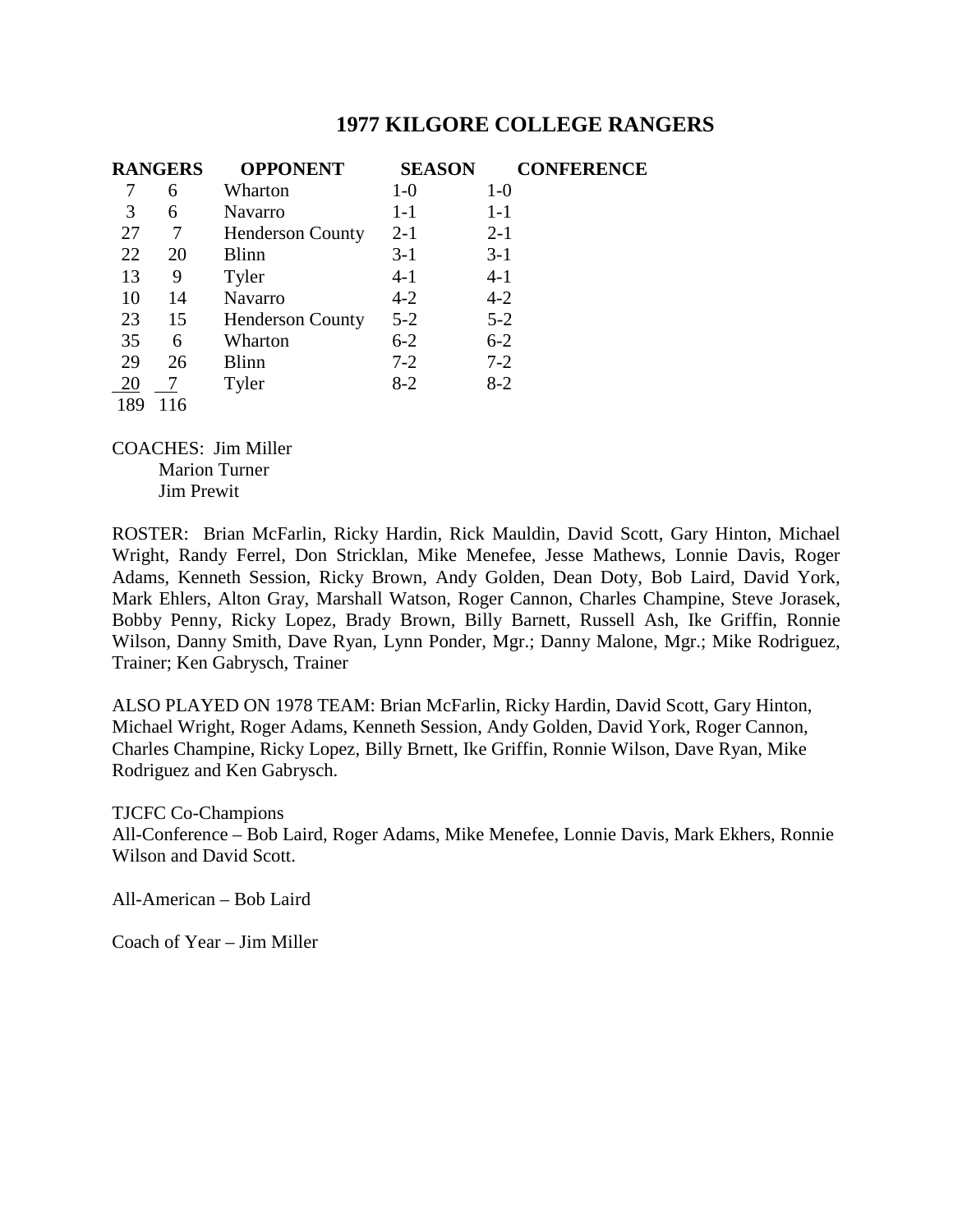| <b>RANGERS</b> |                  | <b>OPPONENT</b>         | <b>SEASON</b> | <b>CONFERENCE</b> |
|----------------|------------------|-------------------------|---------------|-------------------|
| 34             | 0                | Wharton                 | $1 - 0 - 0$   | $1-0$             |
| 3              | 0                | Navarro                 | $2 - 0 - 0$   | $2 - 0$           |
| 21             | 3                | <b>Henderson County</b> | $3 - 0 - 0$   | $3-0$             |
| 23             | 3                | <b>Blinn</b>            | $4 - 0 - 0$   | $4-0$             |
| 31             | 10               | Tyler                   | $5 - 0 - 0$   | $5-0$             |
| 7              | 0                | <b>Navarro</b>          | $6 - 0 - 0$   | $6-0$             |
| 57             | 21               | <b>Henderson County</b> | $7 - 0 - 0$   | $7-0$             |
| 33             | 0                | Wharton                 | $8 - 0 - 0$   | $8-0$             |
| 39             | 0                | Blinn                   | $9 - 0 - 0$   | $9-0$             |
| 28             | 28               | Tyler                   | $9 - 0 - 1$   | $9 - 0 - 1$       |
| 30             | $\boldsymbol{0}$ | Jones, MS               | $10-0-1$      |                   |
| 306            | 65               |                         |               |                   |

COACHES: Jim Miller Marion Turner Jim Prewit

TJCFF Conference Champions JC Gridwire National Champions

ROSTER: Brian McFarlin, Ricky Hardin, Maneul Johnson, Kyle Cunningham, Mike Boal, David Scott, Gary Hinton, Michael Wright, M. J. Marable, Jeff Morgan, Tooter Carroll, Jesse Mathews, Jimmy Kegler, Roger Adams, Kenneth Session, Keith Norwood, Andy Golden, Richard Johnson, Eddie Graf, Rick Ford, David York, Ed Womack, Dennis Alexander, Roger Cannon, Marshall Watson, Charles Champine, Ricky Page, Albert Lenton, Kenneth Sam, Ricky Lopez, Joe Williams, Billy Barnett, Mike Carr, Ike Griffin, Ronnie Wilson, Allen Protho, Dave Ryan, Michael Rodriguez,Mgr; David Marshall, Mgr; Kenneth Gabrysch, Trainer

ALSO PLAYED ON 1979 TEAM: Maneul Johnson, Kyle Cunningham, M.J. Marable, Jimmy Kegler, Keith Norwood, Eddie Graf, Dennis Alexander, Ricky Page, Kenneth Sam, Michael Rodriguez and David Marshall.